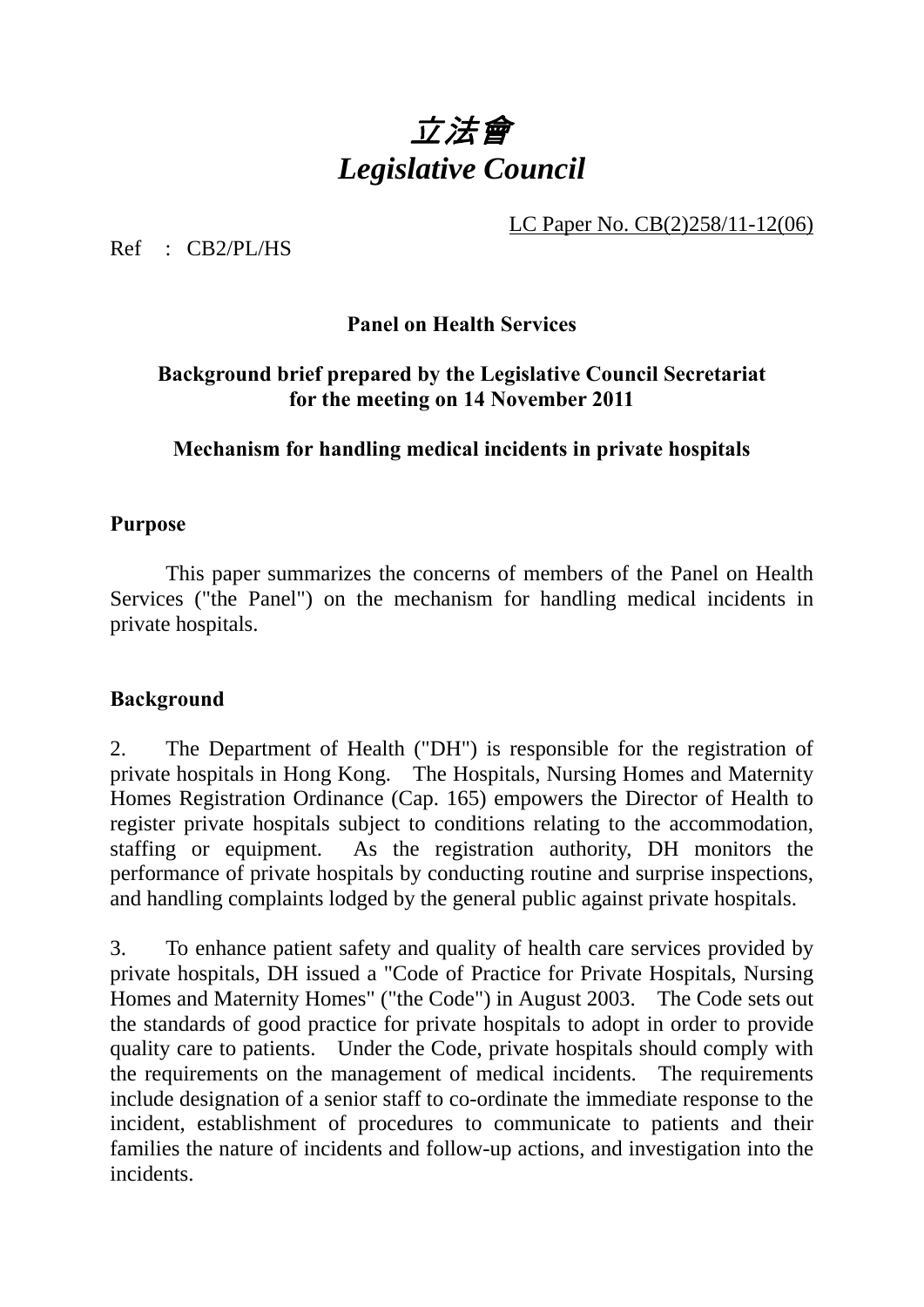4. With effect from 1 February 2007, DH requires all private hospitals to report sentinel events within 24 hours upon occurrence of the event. The hospitals concerned are also required to investigate into the root causes of the event and take remedial actions with a view to reducing the probability of recurrence of such event in the future.

5. Upon receipt of the notification, DH will gather preliminary information from the hospital and ensure that it will conduct investigation into the event. DH will also consider disclosing details of the event to the public if it has major impact on the public healthcare system, or if it constitutes a persistent public health risk or involves a large number of patients. DH may also pay site visits to the hospital to gather more information relating to the event and conduct its own investigation if it is considered that the event constitutes a high public risk.

6. In addition to timely notification, the private hospital concerned is also required to submit to DH a full investigation report within four weeks of the occurrence of the event.

# **Deliberations of the Panel**

7. The Panel held two meetings between November 2009 and June 2010 to discuss issues relating to the mechanism for handling medical incidents in private hospitals. The deliberations and concerns of members are summarized below.

#### Disclosure of sentinel events in hospitals

8. Members noted that the Hospital Authority ("HA") would consider disclosing a sentinel event in public hospitals if it had immediate major impact on the public or involved a patient's death, while DH would consider disclosing a sentinel event in private hospitals if it had major impact on the public healthcare system, or if it constituted a persistent public health risk or involved a large number of patients. There was a concern that the criteria for disclosing sentinel events and their details in private hospitals were different from those of public hospitals. Members urged the Administration to remove such discrepancies.

9. The Administration agreed that it was necessary to align the different descriptions of reported sentinel events between public and private hospitals. In this connection, HA had launched a pilot scheme of hospital accreditation in May 2009 with a view to developing a set of common hospital accreditation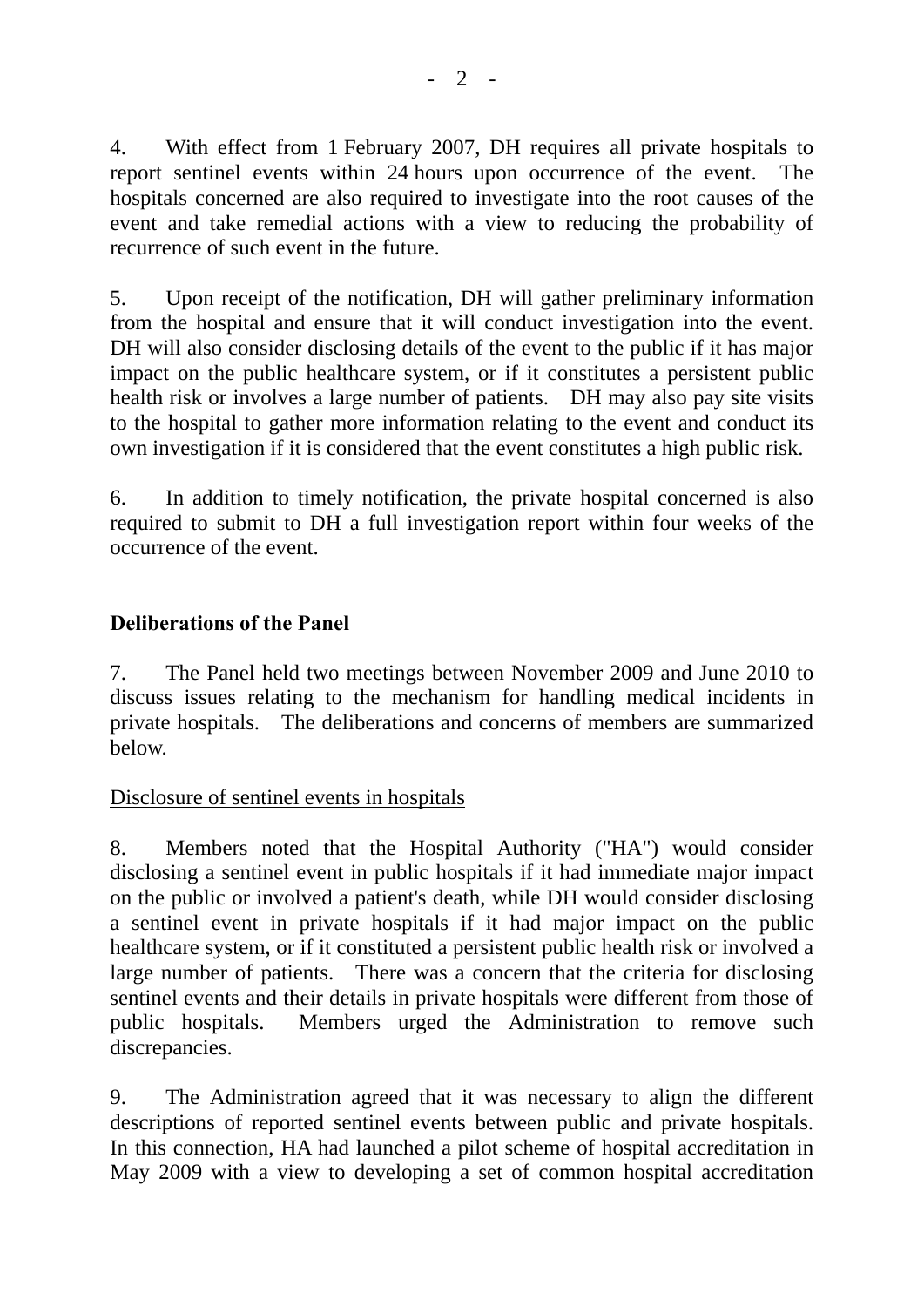standards for measuring the performance of both public and private hospitals in the management of medical incidents and complaints, as well as other aspects relating to the performance of public and private hospitals. Members were advised that five public and three private hospitals had participated in the pilot scheme.

10. Members noted that under the reporting system of DH, private hospitals were required to develop their own policies and mechanisms to manage sentinel events, including whether to disclose the events to the public. There was a view that the Administration should devise a uniform mechanism for all private hospitals to follow. Apart from reporting sentinel events within 24 hours, DH should also require private hospitals to make public all sentinel events without compromising the privacy of patients concerned.

# Occurrence rate of medical incidents

11. Members expressed concern on the performance of public and private hospitals. They sought information on the occurrence rate of medical incidents between public and private hospitals in Hong Kong.

12. According to the Administration, it was difficult to compare the performance of public and private hospitals in Hong Kong given the variations in their policies and mechanisms to identify, report and manage medical incidents. Nevertheless, the Administration considered that the introduction of hospital accreditation in Hong Kong would enhance the transparency and accountability of both public and private hospitals, including their standards with regard to the management of medical incidents.

#### Investigations of sentinel events in private hospitals

13. Noting that private hospitals were responsible for conducting self-investigation into the causes of sentinel events, some members queried the impartiality of private hospitals in their investigations. They urged the Administration to consider establishing an independent statutory Office of Health Service Ombudsman to handle medical incidents occurred in hospitals.

14. The Administration advised that private hospitals were encouraged to invite independent persons and specialists with fellowship in the Hong Kong Academy of Medicine to join their investigation committees to enhance independence of their investigations. Private hospitals would also submit a full investigation report within four weeks of the occurrence of the event to DH. DH would also pay site visits to the hospital to gather more information relating to the event and conduct direct investigation if necessary.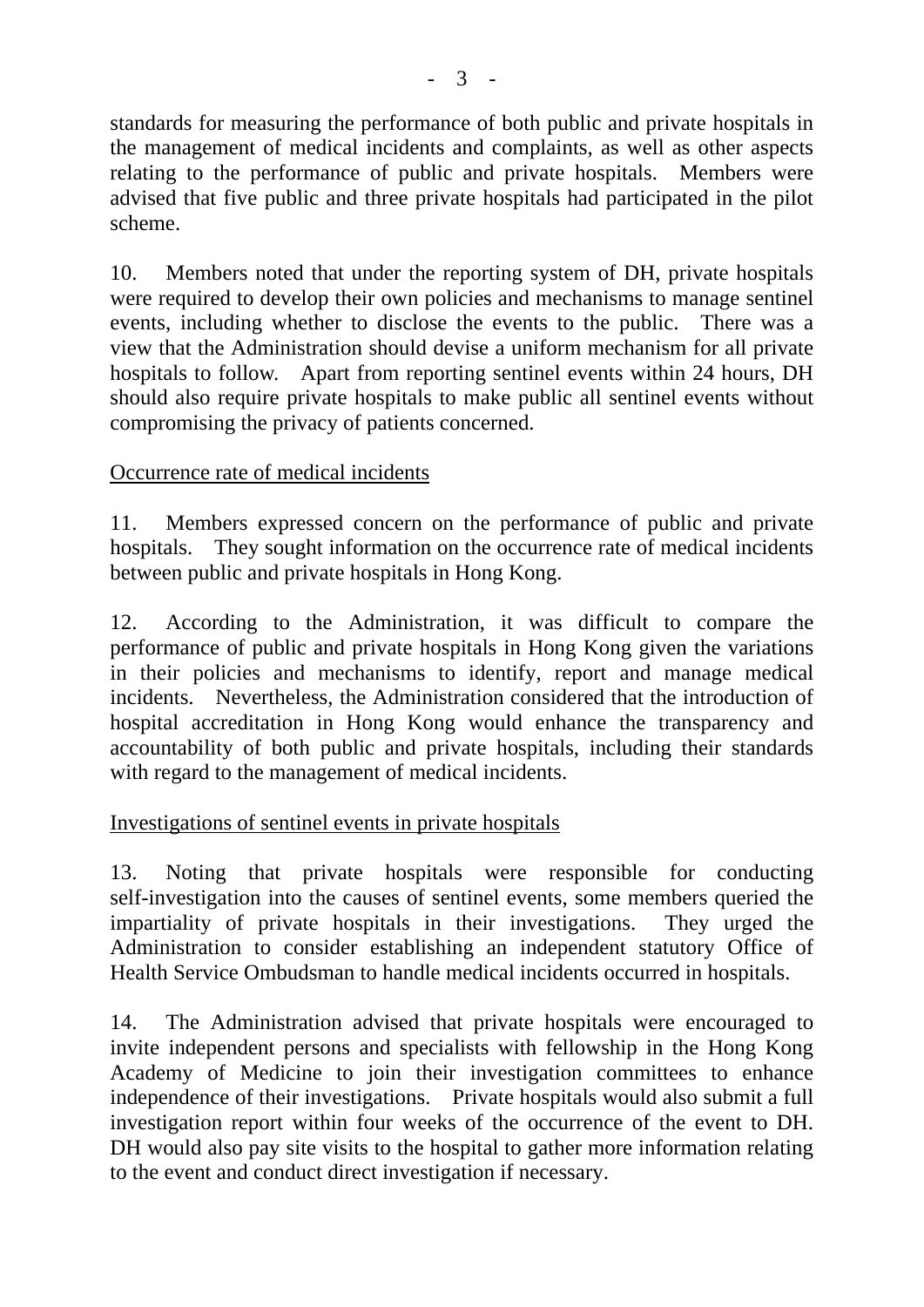15. On the establishment of an independent statutory Office of Health Service Ombudsman, the Administration expressed reservations about the proposal. The Administration explained that as revealed in overseas experience, the setting up of such an Office would not effectively reduce the number of medical incidents and might even prolong the investigation process.

# Penalty imposed on private hospitals

16. Members expressed grave concern that private hospitals would not be penalized for non-compliance with the Code. They were advised that DH would issue advice or warning letters to the private hospital concerned based on the severity of the case. Private hospitals would be requested to implement improvement measures within a specified period of time. DH would also monitor the performance of private hospitals by routine and surprise inspections. The Administration pointed out that compliance with the Code was a condition for the registration of private hospitals. Under Cap. 165, DH might at any time cancel the registration of a private hospital in the event of a contravention of the specified conditions relating to the accommodation, staffing or equipment.

17. Members held the view that private hospitals should be penalized for non-compliance with the requirements on the management of medical incidents. They urged the Administration to review Cap. 165 to increase the deterrent effect against non-compliance with the Ordinance.

18. The Administration advised that it might not be a desirable approach to strengthen the regulation through amending the legislation. Instead, the implementation of the Code in 2003 was considered a more effective approach to ensure the delivery of quality care to patients.

19. Noting the increasing number of maternal deaths or serious maternal injury cases reported by private hospitals from 2007 to 2009, members explored whether consideration would be given to imposing penalty on private hospitals which had been involved in sentinel events that were repetitive in nature.

20. The Administration advised that upon identifying the root causes of the sentinel events in private hospitals after investigation, DH would follow up cases which were caused by systemic factors, such as shortage of manpower, lack of appropriate facilities or non-compliance with procedures. DH would then recommend how the related services should be improved.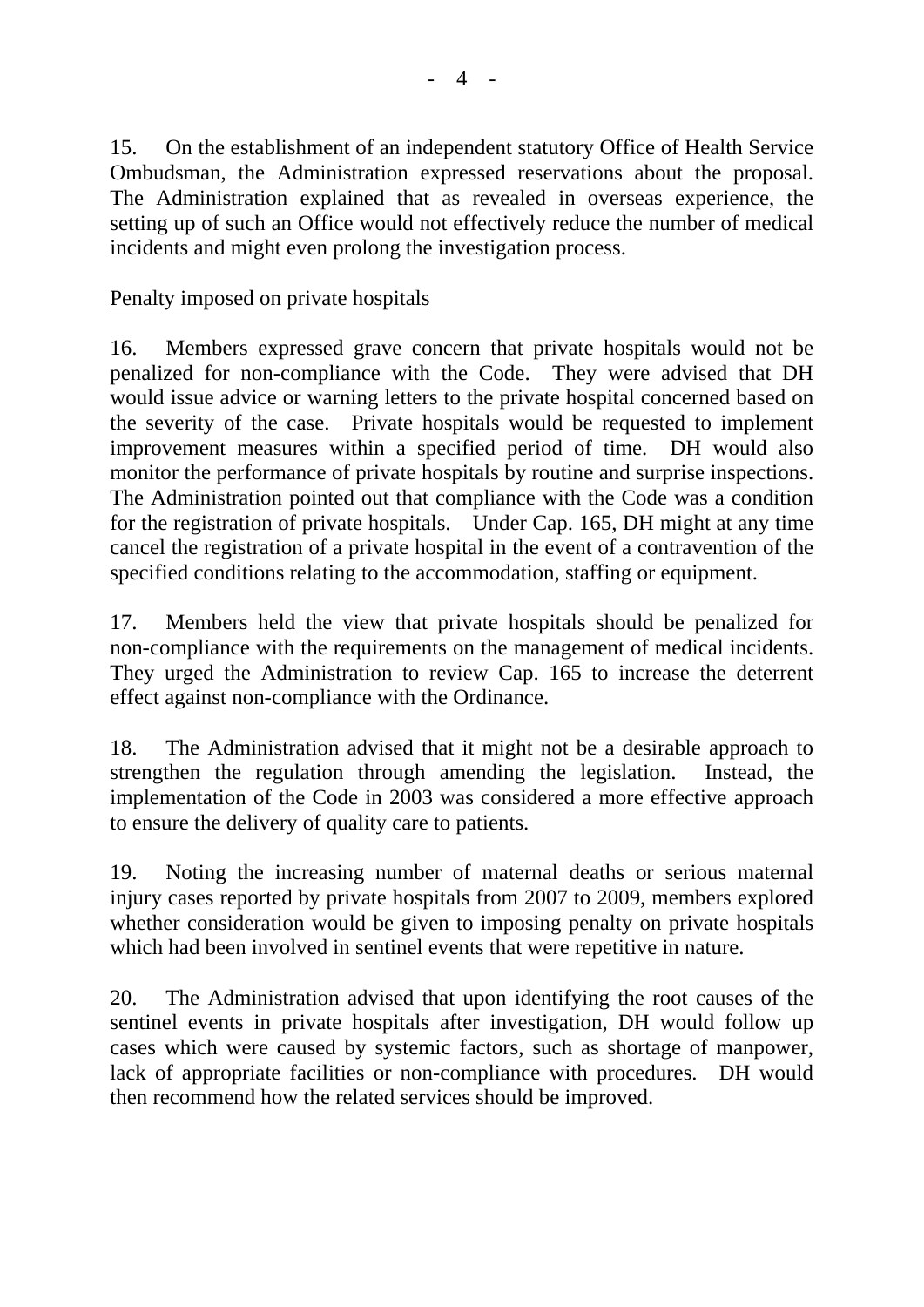### **Recent developments**

# Number of sentinel events reported by private hospitals

21. According to the website of DH, the numbers of sentinel events reported by private hospitals in 2010 and 2011 (as of 21 October 2011) were 10 cases and three cases respectively. The numbers included five and two fatal cases in 2010 and 2011 respectively (**Appendix I**).

## Delivery accident reported in Hong Kong Baptist Hospital

22. A medical incident relating to the obstetric service occurred in the Hong Kong Baptist Hospital ("Baptist Hospital") on 4 October 2011. A newborn baby was accidentally dropped on the floor and suffered a head injury after birth. The parents of the baby were Mainland residents. After examination, the baby was discharged from the hospital on 10 October 2011. DH was informed of the incident through media enquiries. The Baptist Hospital failed to report the case to DH as it considered that the case did not involve severe injury or death. The Baptist Hospital would submit an investigation report to DH.

23. According to the press release issued by the Food and Health Bureau on 24 October 2011, the Secretary for Food and Health considered the case an unusual incident that should have been reported. On the regulations to monitor private hospitals, the Administration would review the licensing terms of private hospitals as well as the regulations and ordinance to empower DH to penalize private hospitals for not complying with the requirement to report sentinel events.

#### **Relevant papers**

24. A list of the relevant papers on the Legislative Council website is in **Appendix II**.

Council Business Division 2 Legislative Council Secretariat 8 November 2011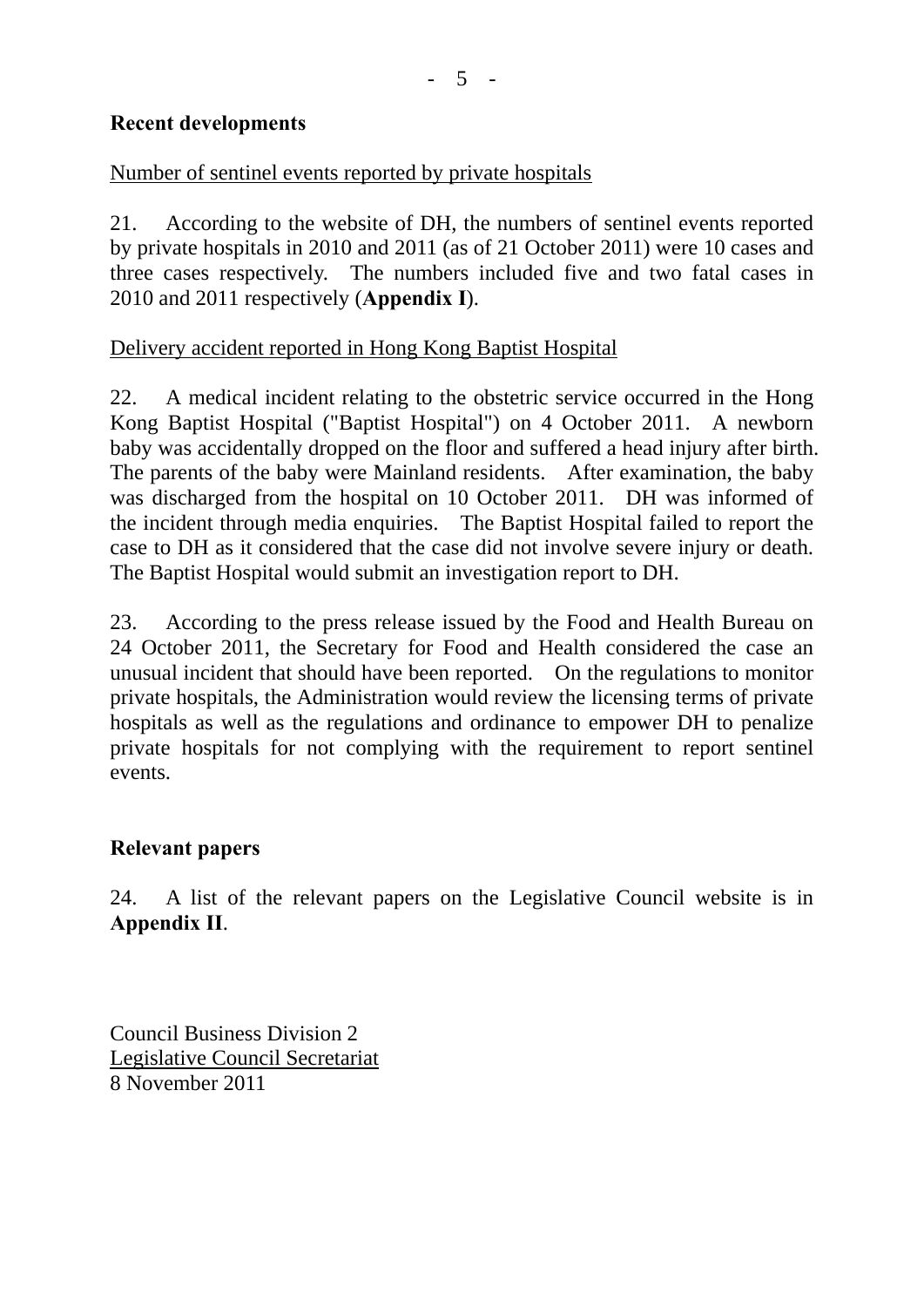# **Appendix I**

# **Statistics on Sentinel Events Reported by Private**

# **Hospitals for 2010**



|                          | <b>Categories of Sentinel Events</b>                                                            | <b>No. of Sentinel Events</b> |                |            |            |  |  |  |  |
|--------------------------|-------------------------------------------------------------------------------------------------|-------------------------------|----------------|------------|------------|--|--|--|--|
| No.                      |                                                                                                 | (No. of fatal case)           |                |            |            |  |  |  |  |
|                          |                                                                                                 | Jan - Mar                     | $Apr - Jun$    | Jul - Sep  | Oct-Dec    |  |  |  |  |
| I.                       | <b>Events that leads to death/ serious outcomes</b>                                             |                               |                |            |            |  |  |  |  |
| 1.                       | Surgery or interventional procedure involving wrong patient                                     |                               |                |            |            |  |  |  |  |
|                          | or body part                                                                                    |                               |                |            |            |  |  |  |  |
| 2.                       | Unintended retention of instruments or other materials after                                    |                               |                |            |            |  |  |  |  |
|                          | surgery or interventional procedures                                                            |                               |                |            |            |  |  |  |  |
| 3.                       | Transfusion reaction arising from incompatibility of blood/                                     |                               |                |            |            |  |  |  |  |
|                          | blood products                                                                                  |                               |                |            |            |  |  |  |  |
| 4.                       | Medication error involving death or serious injury                                              | $\overline{\phantom{a}}$      |                |            |            |  |  |  |  |
| 5.                       | Intravascular gas embolism resulting in death or serious                                        |                               |                |            |            |  |  |  |  |
|                          | injury                                                                                          |                               |                |            |            |  |  |  |  |
| 6.                       | Death of an in-patient from suicide                                                             | $\overline{\phantom{0}}$      |                |            |            |  |  |  |  |
| 7.                       | Unanticipated maternal death or serious maternal injury                                         |                               |                |            |            |  |  |  |  |
|                          | associated with labour or delivery and occurring within 42                                      | 2(1)                          | 1(0)           |            |            |  |  |  |  |
|                          | days after delivery                                                                             |                               |                |            |            |  |  |  |  |
| 8.                       | Infant discharged to wrong family or infant abduction                                           |                               |                |            |            |  |  |  |  |
| 9.                       | Unanticipated death or serious injury of a full-term infant                                     |                               |                | $1(1)^{*}$ |            |  |  |  |  |
|                          | within 7 days after birth                                                                       | 1(0)                          |                | $1(1)^{*}$ |            |  |  |  |  |
| 10.                      | Unanticipated death or serious injury that occurs during or                                     | 2(1)                          |                |            |            |  |  |  |  |
|                          | within 48 hours after operation or interventional procedures                                    |                               |                |            |            |  |  |  |  |
| II.                      | Unanticipated events that possibly lead to death or serious injury / possess significant public |                               |                |            |            |  |  |  |  |
|                          | health risk                                                                                     |                               |                |            |            |  |  |  |  |
| 11.                      | Medication error that carries a significant public health risk                                  |                               |                |            |            |  |  |  |  |
| 12.                      | Patient misidentification which could have led to death or                                      |                               |                |            |            |  |  |  |  |
|                          | serious injury                                                                                  |                               |                |            |            |  |  |  |  |
| Ш.                       | <b>Others</b>                                                                                   |                               |                |            |            |  |  |  |  |
| 13.                      | Any other events that have resulted in unanticipated death or                                   |                               |                |            | $2(1)^{*}$ |  |  |  |  |
|                          | serious injury, or with significant public health risk                                          |                               |                |            |            |  |  |  |  |
| Other significant events |                                                                                                 |                               | $\overline{a}$ |            |            |  |  |  |  |

\*Remark: Suspected case pending Coroner's investigation.

#### **Source : Office for Registration of Healthcare Institutions, Department of Health**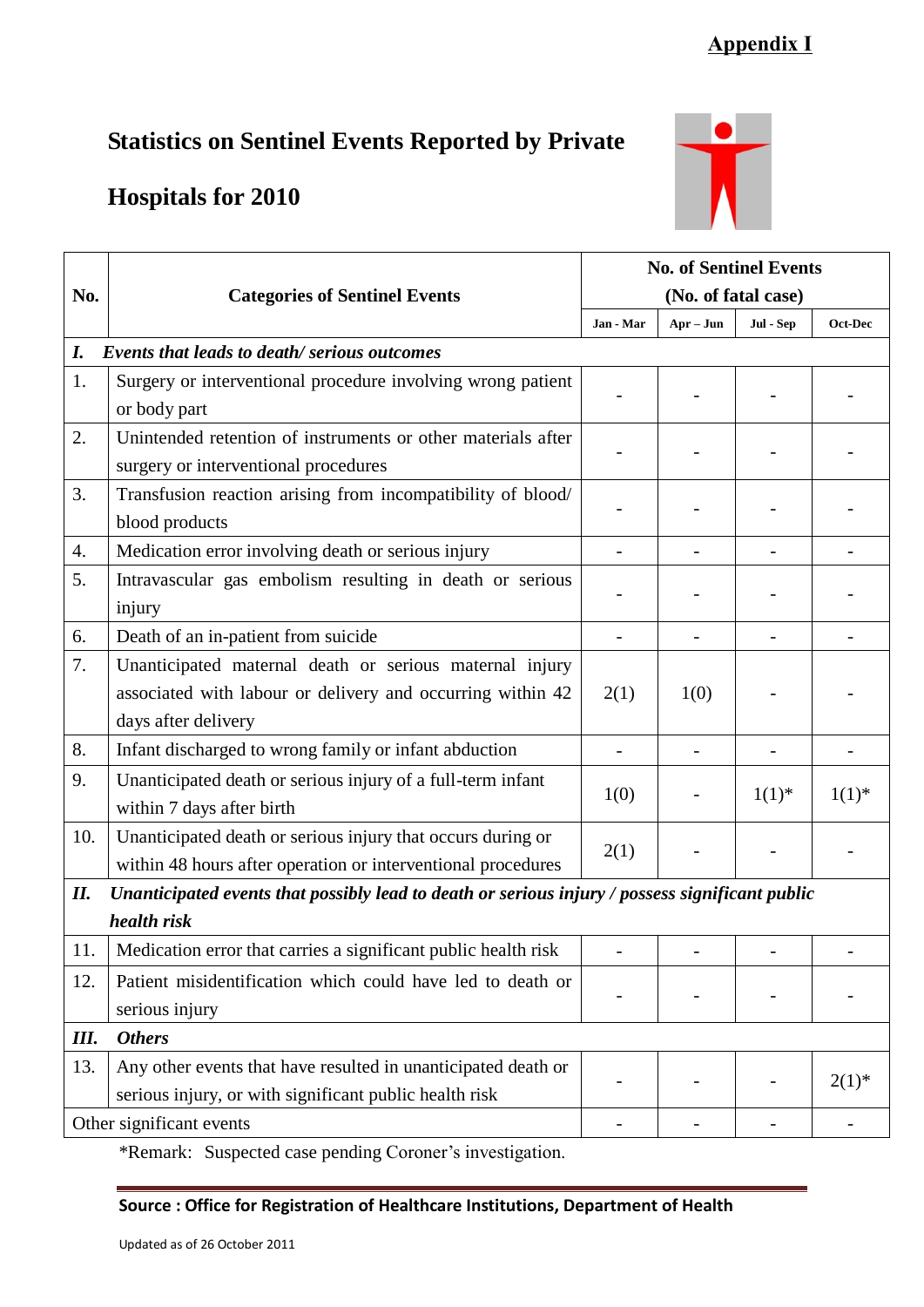# **Statistics on Sentinel Events Reported by Private Hospitals for 2011**



| No.                                                                                             | <b>Categories of Sentinel Events</b>                            | <b>No. of Sentinel Events</b> |                          |                          |              |  |  |
|-------------------------------------------------------------------------------------------------|-----------------------------------------------------------------|-------------------------------|--------------------------|--------------------------|--------------|--|--|
|                                                                                                 |                                                                 | (No. of fatal case)           |                          |                          |              |  |  |
|                                                                                                 |                                                                 | Jan - Mar                     | Apr - Jun                | Jul - Sep                | Oct-Dec      |  |  |
| I.                                                                                              | Events that leads to death/serious outcomes                     |                               |                          |                          |              |  |  |
| 1.                                                                                              | Surgery or interventional procedure involving wrong patient     |                               |                          |                          |              |  |  |
|                                                                                                 | or body part                                                    |                               |                          |                          |              |  |  |
| 2.                                                                                              | Unintended retention of instruments or other materials after    |                               |                          |                          |              |  |  |
|                                                                                                 | surgery or interventional procedures                            |                               |                          |                          |              |  |  |
| 3.                                                                                              | Transfusion reaction arising from incompatibility of blood/     |                               |                          |                          |              |  |  |
|                                                                                                 | blood products                                                  |                               |                          |                          |              |  |  |
| 4.                                                                                              | Medication error involving death or serious injury              | $1(1)^{*}$                    |                          | $\overline{\phantom{a}}$ |              |  |  |
| 5.                                                                                              | Intravascular gas embolism resulting in death or serious injury |                               |                          |                          |              |  |  |
| 6.                                                                                              | Death of an in-patient from suicide                             | $\overline{\phantom{a}}$      |                          |                          |              |  |  |
| 7.                                                                                              | Unanticipated maternal death or serious maternal injury         |                               |                          |                          |              |  |  |
|                                                                                                 | associated with labour or delivery and occurring within 42      |                               |                          |                          |              |  |  |
|                                                                                                 | days after delivery                                             |                               |                          |                          |              |  |  |
| 8.                                                                                              | Infant discharged to wrong family or infant abduction           |                               | $\overline{\phantom{a}}$ | $\overline{a}$           |              |  |  |
| 9.                                                                                              | Unanticipated death or serious injury of a full-term infant     |                               |                          |                          | $\mathbf{1}$ |  |  |
|                                                                                                 | within 7 days after birth                                       |                               |                          |                          |              |  |  |
| 10.                                                                                             | Unanticipated death or serious injury that occurs during or     |                               |                          |                          | 1(1)         |  |  |
|                                                                                                 | within 48 hours after operation or interventional procedures    |                               |                          |                          |              |  |  |
| Unanticipated events that possibly lead to death or serious injury / possess significant<br>II. |                                                                 |                               |                          |                          |              |  |  |
| 11.                                                                                             | Medication error that carries a significant public health risk  |                               |                          |                          |              |  |  |
| 12.                                                                                             | Patient misidentification which could have led to death or      |                               |                          |                          |              |  |  |
|                                                                                                 | serious injury                                                  |                               |                          |                          |              |  |  |
| Ш.<br><b>Others</b>                                                                             |                                                                 |                               |                          |                          |              |  |  |
| 13.                                                                                             | Any other events that have resulted in unanticipated death or   |                               |                          |                          |              |  |  |
|                                                                                                 | serious injury, or with significant public health risk          |                               |                          |                          |              |  |  |
| Other significant events                                                                        |                                                                 |                               |                          |                          |              |  |  |

\*Remark: Suspected case pending Coroner's investigation.

#### **Source : Office for Registration of Healthcare Institutions**